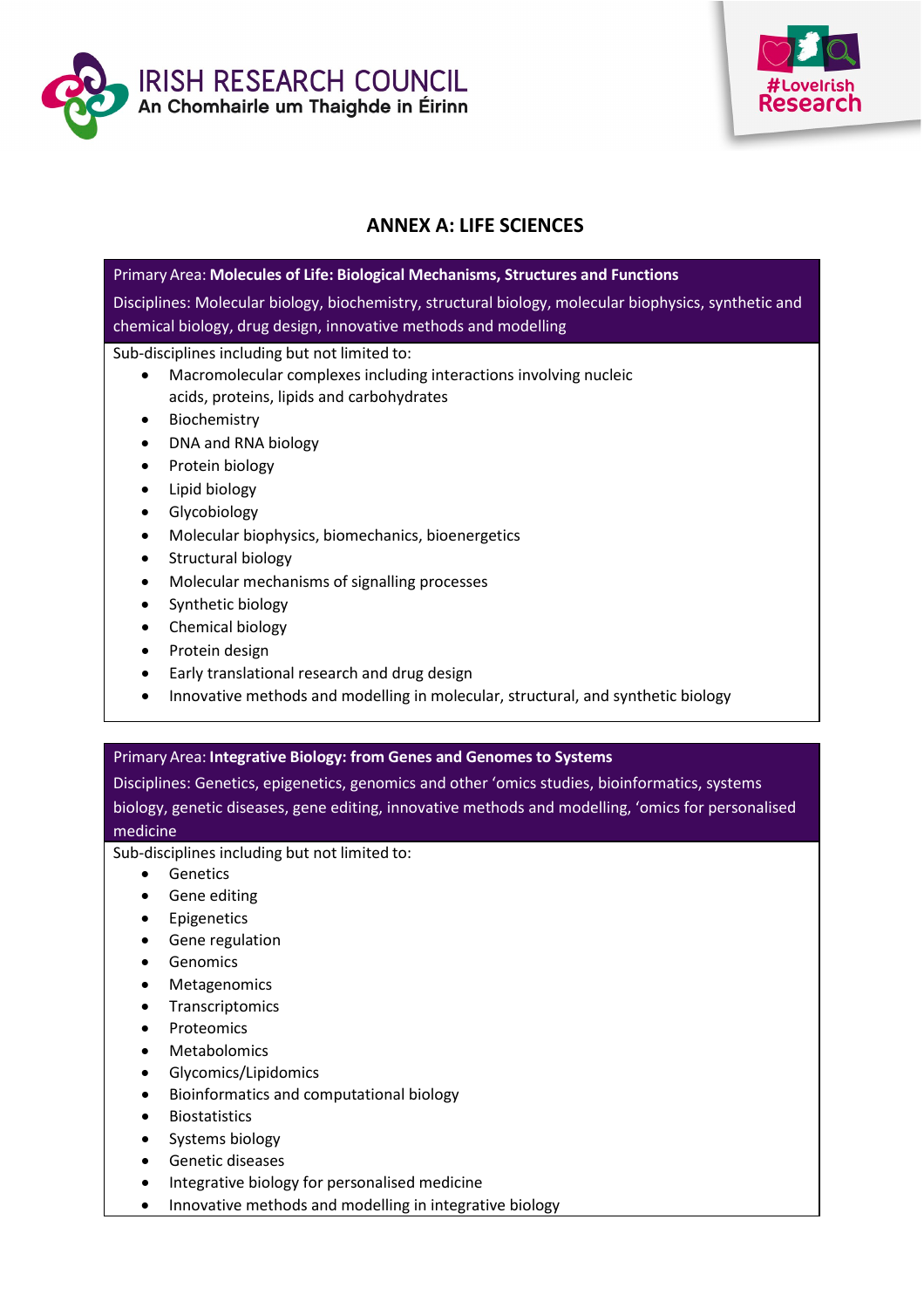



## Primary Area: **Cellular, Developmental and Regenerative Biology**

Disciplines: Structure and function of the cell, cell-cell communication, embryogenesis, tissue differentiation, organogenesis, growth, development, evolution of development, organoids, stem cells, regeneration, therapeutic approaches

Sub-disciplines including but not limited to:

- Cell cycle, cell division and growth
- Cell senescence, cell death, autophagy, cell ageing
- Cell behaviour, including control of cell shape, cell migration
- Cell junctions, cell adhesion, the extracellular matrix, cell communication
- Cell signalling and signal transduction, exosome biology
- Organelle biology and trafficking
- Mechanobiology of cells, tissues and organs
- Embryogenesis, pattern formation, morphogenesis
- Cell differentiation, formation of tissues and organs
- Developmental genetics
- Evolution of developmental strategies
- Organoids
- Stem cells
- Regeneration
- Development of cell-based therapeutic approaches for tissue regeneration
- Functional imaging of cells and tissues
- Theoretical modelling in cellular, developmental and regenerative biology

## Primary Area: **Physiology in Health, Disease and Ageing**

Disciplines: Organ and tissue physiology, comparative physiology, physiology of ageing, pathophysiology, interorgan and tissue communication, endocrinology, nutrition, metabolism, interaction with the microbiome, non-communicable diseases including cancer (and except disorders of the nervous system and immunity-related diseases)

- Organ and tissue physiology and pathophysiology
- Comparative physiology
- Physiology of ageing
- Endocrinology
- Non-hormonal mechanisms of inter-organ and tissue communication
- Microbiome and host physiology
- Nutrition and exercise physiology
- Impact of stress (including environmental stress) on physiology
- Metabolism and metabolic disorders, including diabetes and obesity
- The cardiovascular system and cardiovascular diseases
- Haematopoiesis and blood diseases
- Cancer
- Other non-communicable diseases (except disorders of the nervous system and immunityrelated diseases)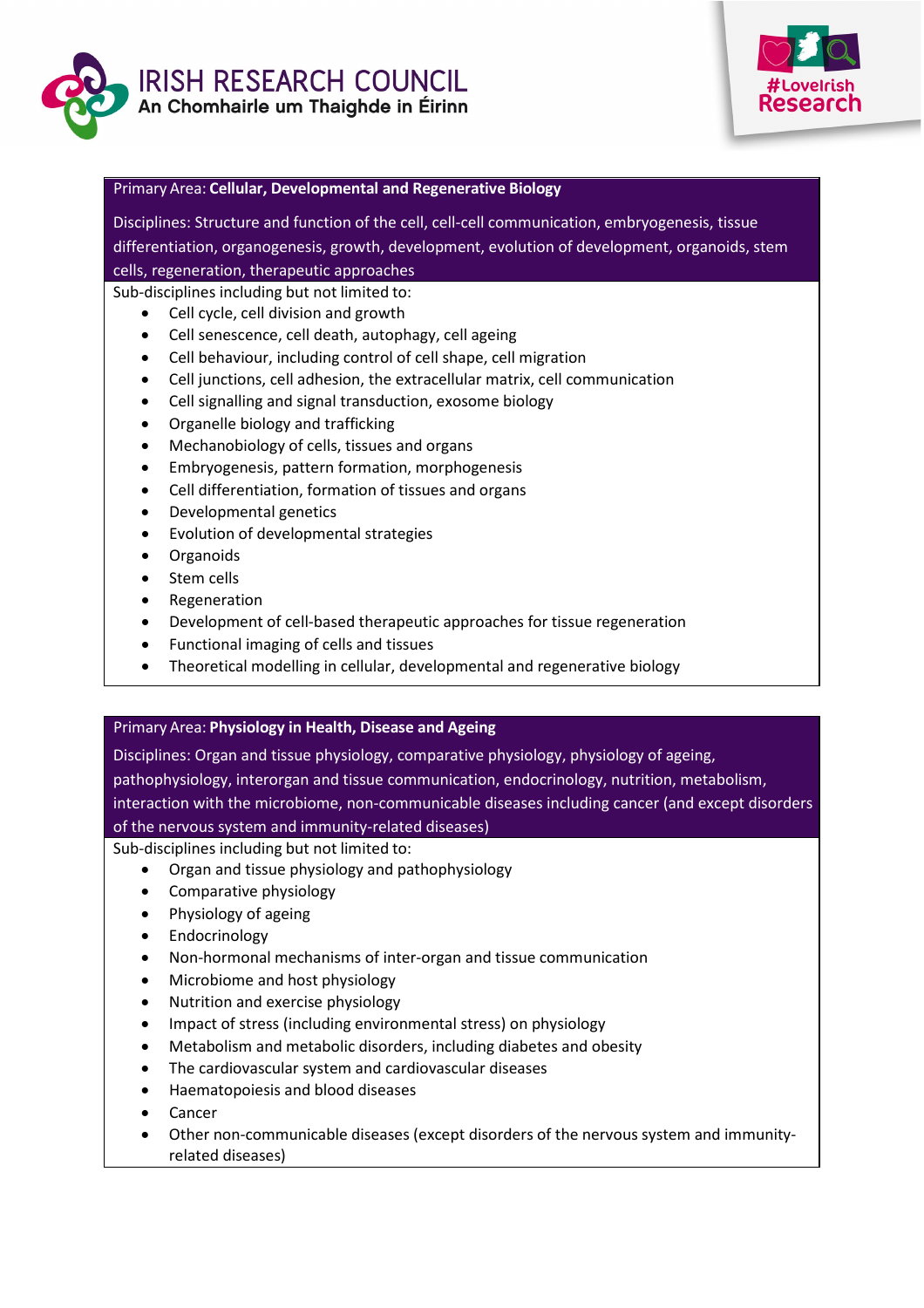



#### Primary Area: **Neuroscience and Disorders of the Nervous System**

Disciplines: Nervous system development, homeostasis and ageing, nervous system function and dysfunction, systems neuroscience and modelling, biological basis of cognitive processes and of behaviour, neurological and mental disorders

Sub-disciplines including but not limited to:

- Neuronal cells
- Glial cells and neuronal-glial communication
- Neural development and related disorders
- Neural stem cells
- Neural networks and plasticity
- Neurovascular biology and blood-brain barrier
- Sensory systems, sensation and perception, including pain
- Neural basis of behaviour
- Neural basis of cognition
- Ageing of the nervous system
- Neurological and neurodegenerative disorders
- Mental disorders
- Nervous system injuries and trauma, stroke
- Repair and regeneration of the nervous system
- Neuroimmunology, neuroinflammation
- Systems and computational neuroscience
- Imaging in neuroscience
- Innovative methods and tools for neuroscience

## Primary Area: **Immunity, Infection and Immunotherapy**

Discipline: The immune system, related disorders and their mechanisms, biology of infectious agents and infection, biological basis of prevention and treatment of infectious diseases, innovative immunological tools and approaches, including therapies

- Innate immunity
- Adaptive immunity
- Regulation of the immune response
- Immune-related diseases
- Biology of pathogens (e.g. bacteria, viruses, parasites, fungi)
- Infectious diseases
- Mechanisms of infection
- Biological basis of prevention and treatment of infection
- Antimicrobials, antimicrobial resistance
- Vaccine development
- Innovative immunological tools and approaches, including therapies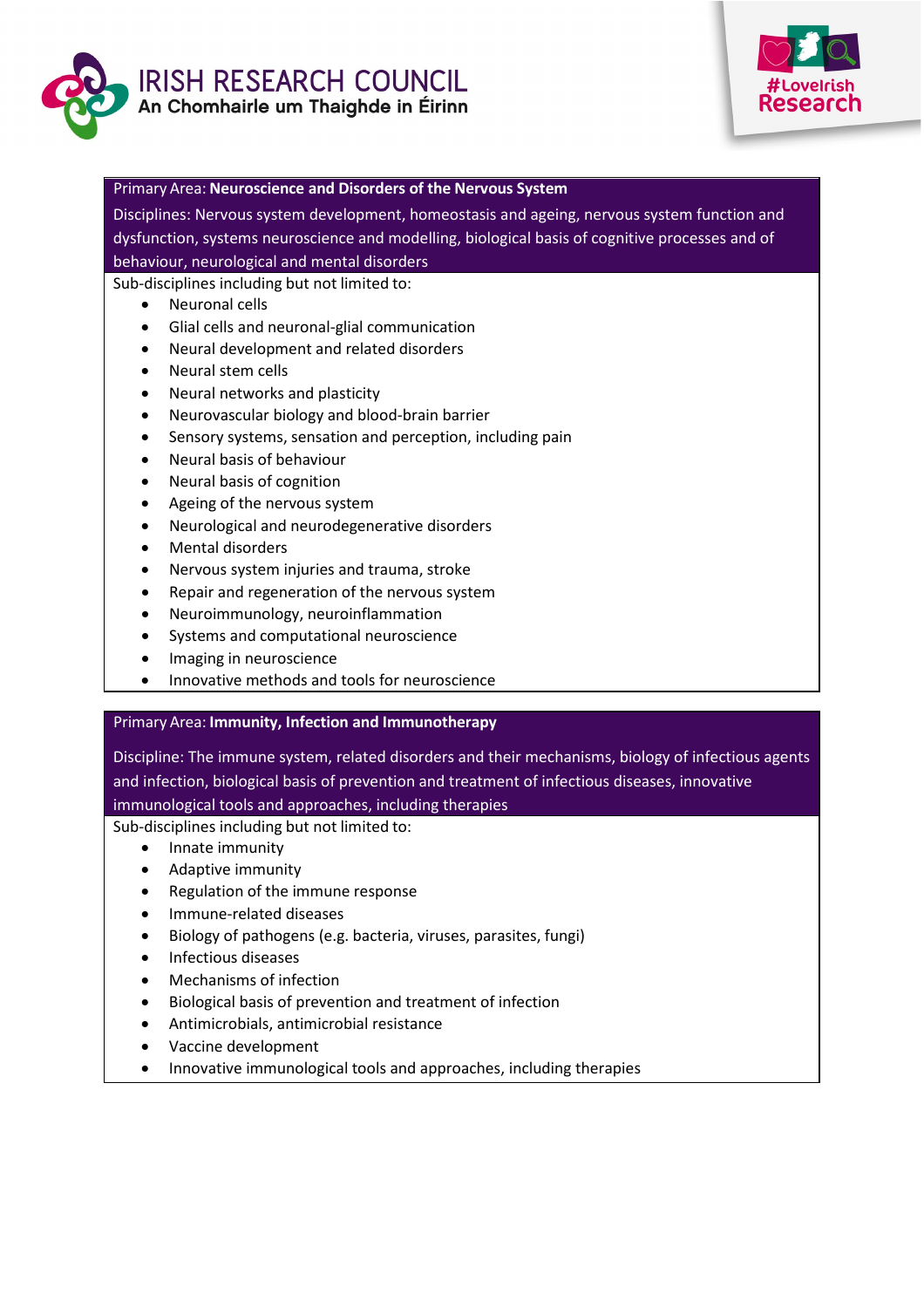



#### Primary Area: **Prevention, Diagnosis and Treatment of Human Diseases**

Disciplines: Medical technologies and tools for prevention, diagnosis and treatment of human diseases, therapeutic approaches and interventions, pharmacology, preventative medicine, epidemiology and public health, digital medicine

Sub-disciplines including but not limited to:

- Medical imaging for prevention, diagnosis and monitoring of diseases
- Medical technologies and tools (including genetic tools and biomarkers) for prevention, diagnosis, monitoring and treatment of diseases
- Nanomedicine
- Regenerative medicine
- Applied gene, cell and immune therapies
- Other medical therapeutic interventions, including transplantation
- Pharmacology and toxicology
- Effectiveness of interventions, including resistance to therapies
- Public health and epidemiology
- Preventative and prognostic medicine
- Environmental health, occupational medicine
- Health care, including care for the ageing population
- Palliative medicine
- Digital medicine, e-medicine, medical applications of artificial intelligence
- Medical ethics

## Primary Area: **Environmental Biology, Ecology and Evolution**

Disciplines: Ecology, biodiversity, environmental change, evolutionary biology, behavioural ecology, microbial ecology, marine biology, ecophysiology, theoretical developments and modelling

- Ecosystem and community ecology, macroecology
- Biodiversity
- Conservation biology
- Population biology, population dynamics, population genetics
- Biological aspects of environmental change, including climate change
- Evolutionary ecology
- Evolutionary genetics
- Phylogenetics, systematics, comparative biology
- Macroevolution and paleobiology
- Ecology and evolution of species interactions
- Behavioural ecology and evolution
- Microbial ecology and evolution
- Marine biology and ecology
- Ecophysiology, from organisms to ecosystems
- Theoretical developments and modelling in environmental biology, ecology, and evolution